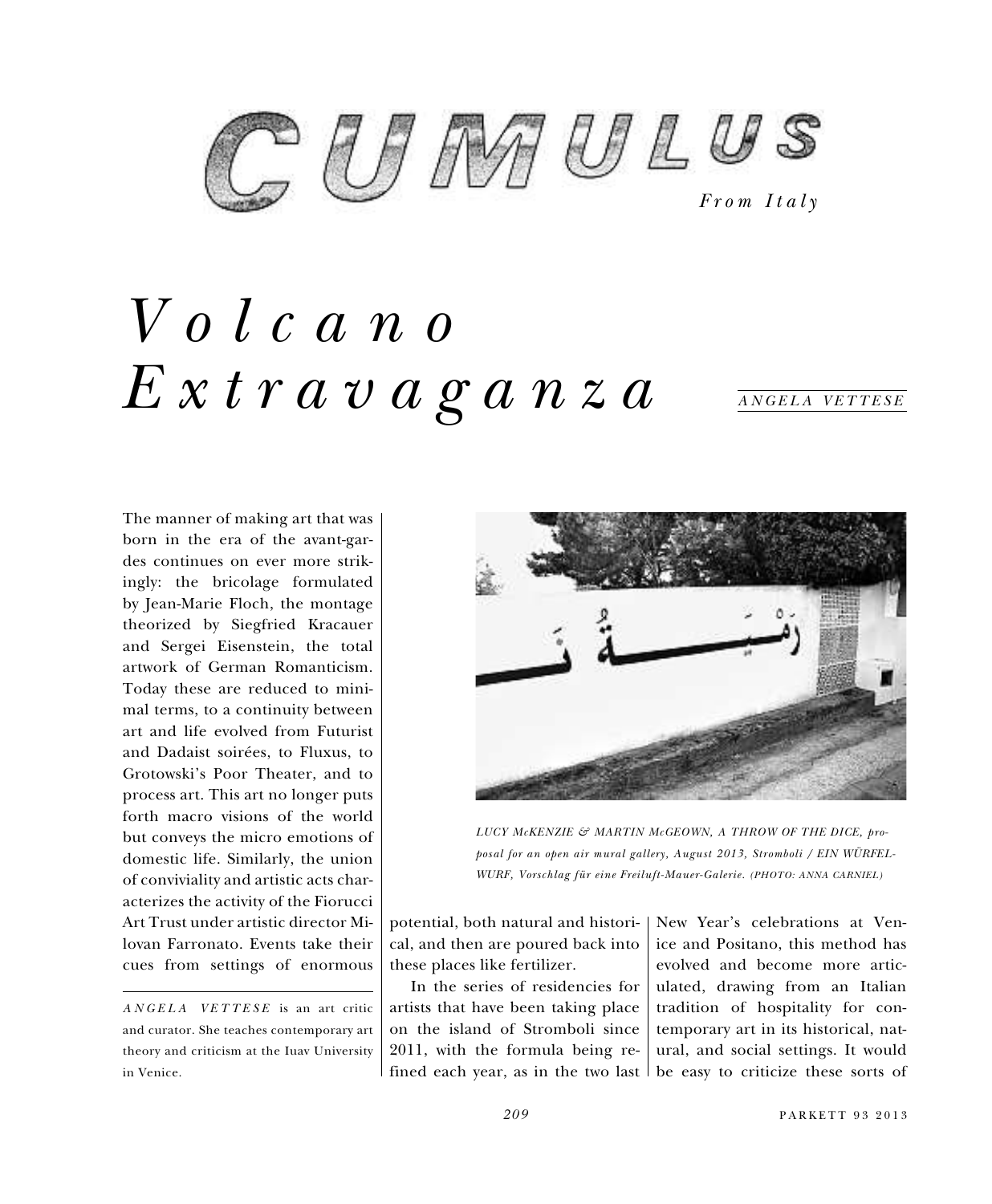divertissement. In fact, they are supposed to be symposiums, in the finest Platonic sense of the word, where a sense of enclosure reigns. There is a fusion between the Ital-ing to curating, Milovan Farroian landscape and artistic cohabitation that is in no way related to  $|$  invites scholars, designers, other the high-society salon. It would be | artists, curators, and friends, who interesting and possible to trace the history of this relationship. We  $\mid$  by the context and mediation of its would discover that it is connected  $\mid$  various parts. with the Grand Tour as a form of education.<sup>1)</sup>

banquets as occasions of refined | ners that combined eating with | go, creating a changing roster of the pleasures of discussion. Documented in a book,<sup>2)</sup> this beginning was then converted into a system of  $\mid$  the events revolve. I saw the cura-Chinese boxes. Giving new meannato chooses an artist who in turn then follow a program governed

The summers in Stromboli curated by Nick Mauss, and that ration of the site and a holiday in  $\mid$  rated  $\mid$  by Lucy McKenzie. $^{3)}$  Each the company of artists in a house  $\mid$  artist articulates his or her presjust under the island of Vulcano, | offerings, a sumptuous meal that that once belonged to Marina | can be-enjoyed in-small-samplings Abramovic. For 2011, Farronato | or in its entirety by those who are along with Rita Selvaggio orga- | there for a long stay or live on the nized a medley of performances, island. Most of those who take part From this was born the Volcano Extravaganza program of 2012, of 2013, "Evil Under the Sun," cuence so as to construct a menu of



began in 2010 with a simple explohigh above the sea and another, colloquiums, luncheons, and din-in these events, in fact, come and

> Zeffirelli in the 1960s, and here  $|$  that there used to be sirens—the  $|$  Rudolf Nureyev, shortly before his very same that Ulysses and Orpheus managed to escape. When  $\mid$  shore were visited by the inspirathe Argonauts' ship passed by, Orpheus played his lyre so sublimely Picasso, Mikhail Larionov, André that he outshone the sirens' song, prompting three to drown themselves in shame, whereupon they a part in the origins of dance-theturned into rocks. In the nineteenth century, one

attendees and a variation in the human landscape around which tor Florence Derieux give a brief lecture from the rocks, at sunset, dressed like a goddess appearing at the boundary between sea and lava. I witnessed a parade of fluorescent-colored parasols created by designers Anna Blessman and Peter Saville. On a beach of black sand, I found the severed head of a shark, whose mouth some small children were opening; they were also touching the fish's dead eyes, even though this was not part of the program. I spent whole nights waiting for the sunrise in the company of new friends.

> of Li Galli, for example, it is said | The property later passed on to | friend Fortunato Depero as "small, he conceived numerous mise-enscènes for the opera and the cinema. Today the ghosts of Maria Callas and Leonard Bernstein glide up and down the stairs that lead to the sea or sit on the terraces and in the white salon aglow with arabesqued majolica. Earlier, in the 1920s, the villa belonged to the Russian writer Mikhail Semenov, who convinced many of his friends to visit him in this corner of the Tyrrhenian Sea, dominated by Vesuvius and dotted by a constellation of islands where legends have flourished since ancient times. On the nearby islands

Something similar happens as well during the New Year's celebrations organized in marvelous places like Venice and Positano. A core sampling of the latter phenomenon might help give a sense of the spirit in which these moments are organized, where the sense of hospitality leads to an impetus of invention. On the eve of 2013, a group of people of diverse nationalities, but united by their common interest in art, gathered at Villa Tre Ville to ring in the new year. This elegantly sprawling residence on the Amalfi coast was the home of director Franco

> of these islands, Gallo Lungo, was acquired by Léonide Massine, Erik Satie, and Igor Stravinsky. the choreographer of the Ballets Russes, who restored a watchin this endeavor by Le Corbusier.

death. Thus, the waves along the tions of Diaghilev and Léon Bakst, Derain, Henri Matisse, Giorgio de Chirico, and all the rest who played ater. The now inactive, inoffensive sirens must have heard the music of Sergei Prokofiev, Maurice Ravel,

tower originally built as protection another tower, in which Gilbert against the Saracens. He was aided Clavel once lived. An Egyptolo-Not far away, on the beach at Positano, falls the long shadow of gist, Clavel was described by his

*RAY McKENZIE, THE POET, THE MONU-MENT AND THE ENIGMA OF POSTHUMOUS FAME, lectures, August 2013, Stromboli / DER DICHTER UND DAS RÄTSEL DES NACH-RUHMS, Lesungen. (PHOTO: GIULIA BRIVIO)*



*BERNIE REID, RUGS AL FRESCO, August 2013, La Lunatica, Stromboli / TEPPICHE AL FRESCO.*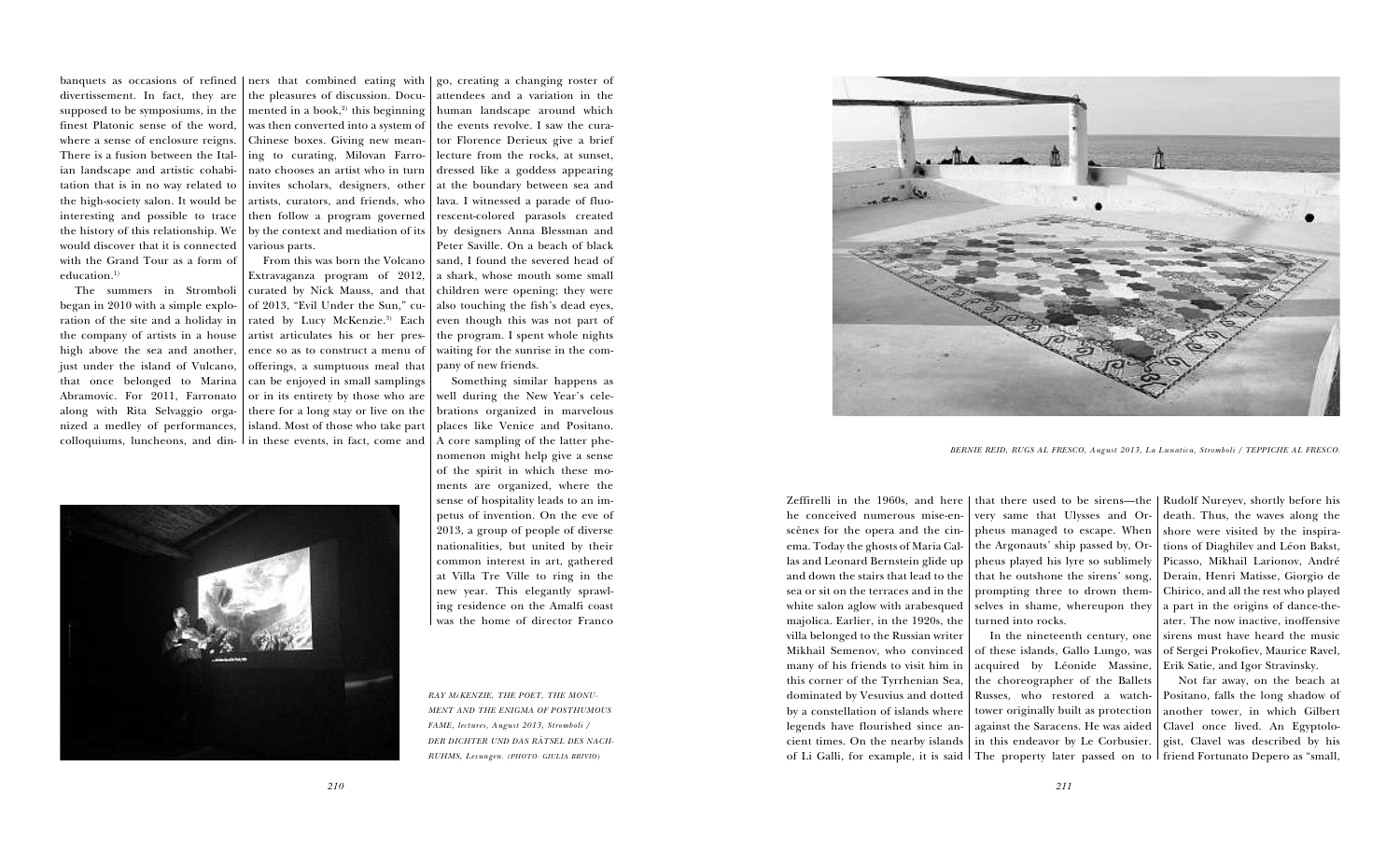Modernism has come undone, and its tensions along with it. All we can do is live out its cuttings and scraps. The total work of art today no longer takes shape as a coherent ensemble of dance, music, theater, and imagery but as an encounter between people and nature, between different artistic approaches combined with human relationships. What dominates is no longer a conductor's musical score but little more than a book of recipes.4) As for the specific field of contemporary art, curatorial practice has become so rigid over the years, despite every attempt to make it fluid, that it must now be deconstructed and reconceived. We must abandon the gurus and their methods and make ourselves able to listen. It is clear that the digital age was not born yesterday but has been with us since the day an elementary computer made it

possible to land on the moon. But

it is clear at the same time that we are increasingly traumatized by it. Some highly visible curators are looking for a path into esoterism or psychoanalysis, or into other spheres of the irrational, to show us how visual art, in the manner of these approaches, can be considered a path to wisdom and salvation, a soteriological road that can take the place of other belief systems. Others, however—like Milovan Farronato and his intelligent patron—think that what needs to be found again is intellectual debate and the means for putting it into action.



Even a manner so easygoing as that of the last major exhibitions, from Documenta to the Venice Biennale, seems to have been harnessed to a gigantism<sup>5)</sup> that conforms to a fierce patronage: Everything must have a big budget, high visitor numbers, and high visibility in the press. 6) But maybe we don't want all that. We need simpler sensations that follow fewer rules in an intertwining of fragments with no overriding ideology other than that present in all of the work of the Fiorucci Art Trust, the "extra-vaganza"—meaning literally a "wandering elsewhere," exploring unusual new areas, avoiding any production whose rules have been long established.

hunchbacked, with a nose like a  $\mid$  like a catalogue of forms than a his-  $\mid$  ting someone who has abandoned little shark, jolly and anguished." After the tower was restored, he turned it into a meeting place for literati, painters, and musicians. modern; it is no surprise that curator Harald Szeemann included Clavel in his 1991 show celebrating "Visionary Switzerland."

> The lack of a political approach must not be taken as an attempt to escape into a meaningless bilateralism. These days do of course lead to a divergent interpretation of reality, but in the most construc-

one vocation in order to embrace another; Michel Clark, one of the most innovative choreographers in the world; Runa Islam, who has projected a number of her films onto the stage; and Isaac Julien, who often casts his projections in grand theatrical dimensions.

The costumes that came out of all this were masks for some, and became works and performances for others. It was joyous and normal to see Enrico David with his



face painted red; Sissi Olivieri obsessively working at her sewing machine, a skill she learned as a little girl and has raised to the level of performance in helping all the others; or Runa Islam dressed as an Indian queen. It was all integrated into a single workshop between the villa's white room and its outdoor walkways. The central element was making clothes, but so was setting the table, chorally adorned with cuttings and remnants as the year was celebrated by Igor Stravinsky's Rite of Spring, played on the piano by Ken Okiishi. Good cheer all around, as well as good conversation that beneficially distorted the rites of contemporary art: the solo exhibition, the periodical group show, the art-fair stand, the auction, and many other things we've grown tired of—collective codes that have a lot to do with speculation and success and very little to do with the development of sensibilities, with reflections on our times, with the desire for craftsmanship as defined by Richard Sennet, which nonetheless also contaminates other cultures, as described by Edouard Glissant.

neficent ghosts could only be celinvent a costume inspired by those days. In a delightful atmosphere, we passed back and forth the scissors, needles, colored fabrics, material weighed down with sequins,

He was original, whimsical, and included Nick Mauss, whose conable to link the ancient with the  $\mid$  tribution to the 2012 Whitney Bi-A New Year's among these be-nas; Anthea Hamilton, who staged ebrated by walking the same paths by Noh theater at the Tanks at Tate they did and seeking joyously to Modern, London, in 2012; and and light silks. We drew inspiration | became an artist and now often from a great book on the Ballets | exhibits rolled-up red carpets and Russes, which we skimmed more | folded theater backdrops, befit-The choice of participants was based on the idea of a theater becoming life and vice versa. These ennial featured a kind of theater set lined in velvet; Lothar Hempel, whose work has featured images of Nureyev and silhouettes of balleria costumed performance inspired Paolo Gonzato, who has revisited Harlequin's typical lozenges in a variety of materials. And then there were Christodoulos Panayiotou, who was a ballet dancer before he

tory book, in search of ideas.

*RUNA ISLAM, THIS MUCH IS UNCERTAIN, production still, 16 mm color and b & w film, August 2011, Stromboli / SO VIEL IST UNSICHER, Produktions-Still, 16 mm Farb- und Schwarzweissfilm. (PHOTO: RUNA ISLAM)*



*EI ARAKAWA & SERGEI TCHEREPNIN, ARCHICACTUS (prelude to SP), Performance, July 2012, Stromboli. (PHOTO: KEN OKIISHI)*



*KETUTA ALEXI-MESKHISHVILI, ALWAYS SOMEONE TO COVER YOUR SILENCE, painted fabric, performance, July 2012, Stromboli / IMMER JEMAND, DER DEIN SCHWEIGEN DECKT, bemaltes Textil, Performance. (PHOTO: KEN OKIISHI)*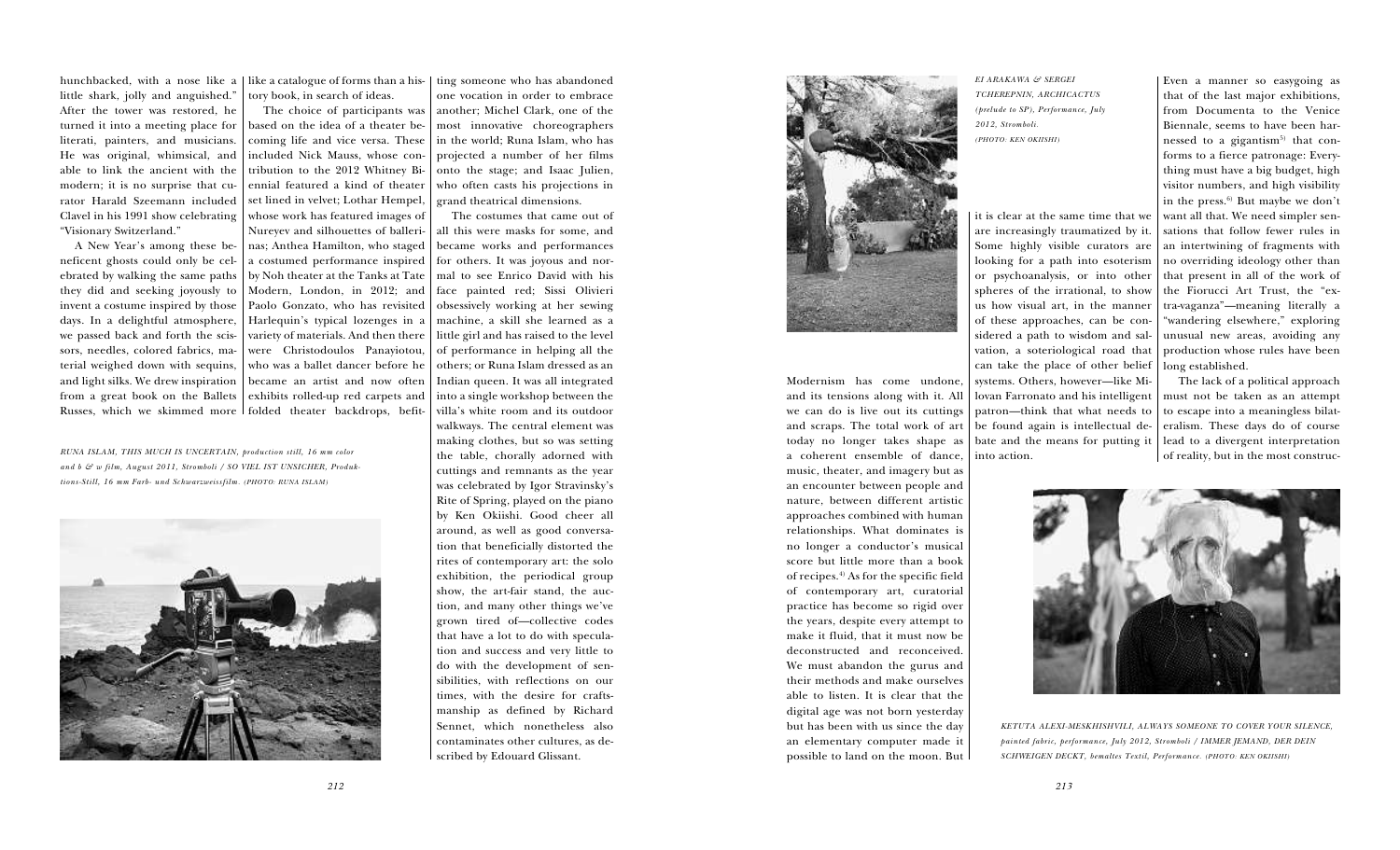

called bilateral thought, which has to do with the empathy generwith the Fiorucci Art Trust goes field.

From the very start of their activity, both Farronato and Nicopret the respective roles of curator and patron by taking familiar paths  $\mid$  to prove. or, better yet, by reviving a vision of art that doesn't expect spectacular returns, includes the possibility of failure, and involves an exchange of affections. The site of these exchanges serves to convey a heritage and an atmosphere, but it is not fixed, and the formula could conceivably be switched, say, to London or to another continent. What matters is setting a precedent

tive sense of what could in fact be  $\vert$  the final product of a discussion ated in human relations from the  $\mid$  that they do not know, nothing is proper use of our mirror neurons. imposed, and the "dictatorship Especially in Stromboli, visitors are  $\mid$  of the spectator" $^{\eta}$  is relegated to requested to contribute an unusual places where power of an economic way of confronting reality that they nature reigns. In moments of great can teach to others. Everyone who | transformation—and this is cercomes away from an appointment tainly one—there must certainly home with an altered cognitive | peace. As composer Morton Feldletta Fiorucci have sought to inter-is not already the center of attenamong equals, a continual Socratic dialogue in which all parties know be places where one can think in man wrote, every new way of seeing the world can only be born from a somewhat hidden group, one that tion and doesn't yet have anything

where the work of art becomes first Italian production of international 1) Italy has a tradition all its own of combining hospitality with culture. As for what happened in Tuscany, which was truly a great moment of presences that started in the 1970s, see Angela Vettese, ed., Magnete: presenze artistiche straniere in *Toscana dalla seconda metà del XX secolo—Continuità: Arte in Toscana 1945– 2000*, Montecatini Terme, 2002, exh. cat., Magnete, Fattoria di Celle. Think of the role Maria Gloria Bicocchi played in the 1970s at her villa in Florence, where the

*(Translation: Stephen Sartarelli)*

## *Vulkanische*  $E$  *x t r a v a g a n z e n ANGELA VETTESE*



Das künstlerische Schaffen, so wie | die Bricolage, von der Jean-Marie Floch sprach, und die Montage, die Siegfried Kracauer und Sergej Eisenstein auf ein theoretisches Fundament stellten; und nicht zuletzt gründet es sich auf der Idee der totalen Kunst, die ihre Inspiration in der deutschen Romantik fand und auf einen Minimalbegriff reduziert wurde, auf eine Wech-

video art took place, with the help of a twenty-year-old Bill Viola as technical director (today the videos are in the ASAC, the Historical Archives of Contemporary Arts in Venice); of what took place at Artimino; of the initiatives of Volpaia, San Gimignano, and Todi (with Sol LeWitt and Alighiero Boetti); or of the involvement of all the inhabitants in the seaside village of Corniglia in a work by Michelangelo Pistoletto. At Varese, collector Giuseppe Panza di Biumo persuaded Maria Nordman, Bruce Nauman, Dan Flavin, James Turrell, and Robert Irwin, among others, to transform his house into a sequence of unusual interactions between earth and sky. There are many such initiatives taking place in Italy that often do not gain any traction in the international press, even though they serve as creative incubators, as was the case with the Castello di Rivera in Piemonte in the 1990s, and more recently in Puglia, in Sicily, as well as in the Lunigiana, at the castle of the Malapina, part of a flowering of initiatives and ideas tirelessly engendering karstic rivulets.

2) Milovan Farronato and Rita Selvaggio, eds., *Rolling Stones—Roadside Picnic/Stromboli* (Salerno: Fiorucci Art Trust, 2012).

3) Lucy McKenzie and Milovan Farronato "A restless subject," *Flash Art* (November– December 2013), p. 66.

4) For the idea of "recipe" as opposed to a more involved production, see Hans Ulrich Obrist, *Do It—The Compendium* (New York: Independent Curators International and DAP, 2013).

5) The need for a philosophy of history by fragments also underlies the Documenta 13 publication *The Book of Books*, edited by Carolyn Christov-Bakarigiev (Ostfildern: Hatje Cantz, 2012). Flexible in formula, moreover, it does not escape, in its form, a twentieth-century notion of completeness. 6) See Bruce Altshuler, *Biennials and Beyond* (London and New York: Phaidon, 2013).

7) I am citing part of the title of the Venice Biennale curated by Francesco Bonami in 2003, "Sogni e conflitti: la dittatura dello spettatore."

es im Zeitalter der Avantgarden entstanden ist und heutzutage immer offenkundiger an uns herantritt, ist von derselben Art wie

*ANGELA VETTESE* ist Kunstkritikerin und Kuratorin. Sie unterrichtet Theorie und Kritik der Gegenwartskunst an der Iuav-Universität in Venedig.

*KARL HOLMQVIST, WORDS ARE PEOPLE, 2012, La Lunatica, Stromboli / WORTE SIND MENSCHEN. (PHOTOS: GIULIA BRIVIO)*

> *ANNA BLESSMANN & PETER SAVILLE, LIVE UNDER THE SUN, procession, August 2013, Stromboli / DIREKT UNTER DER SONNE, Prozession.*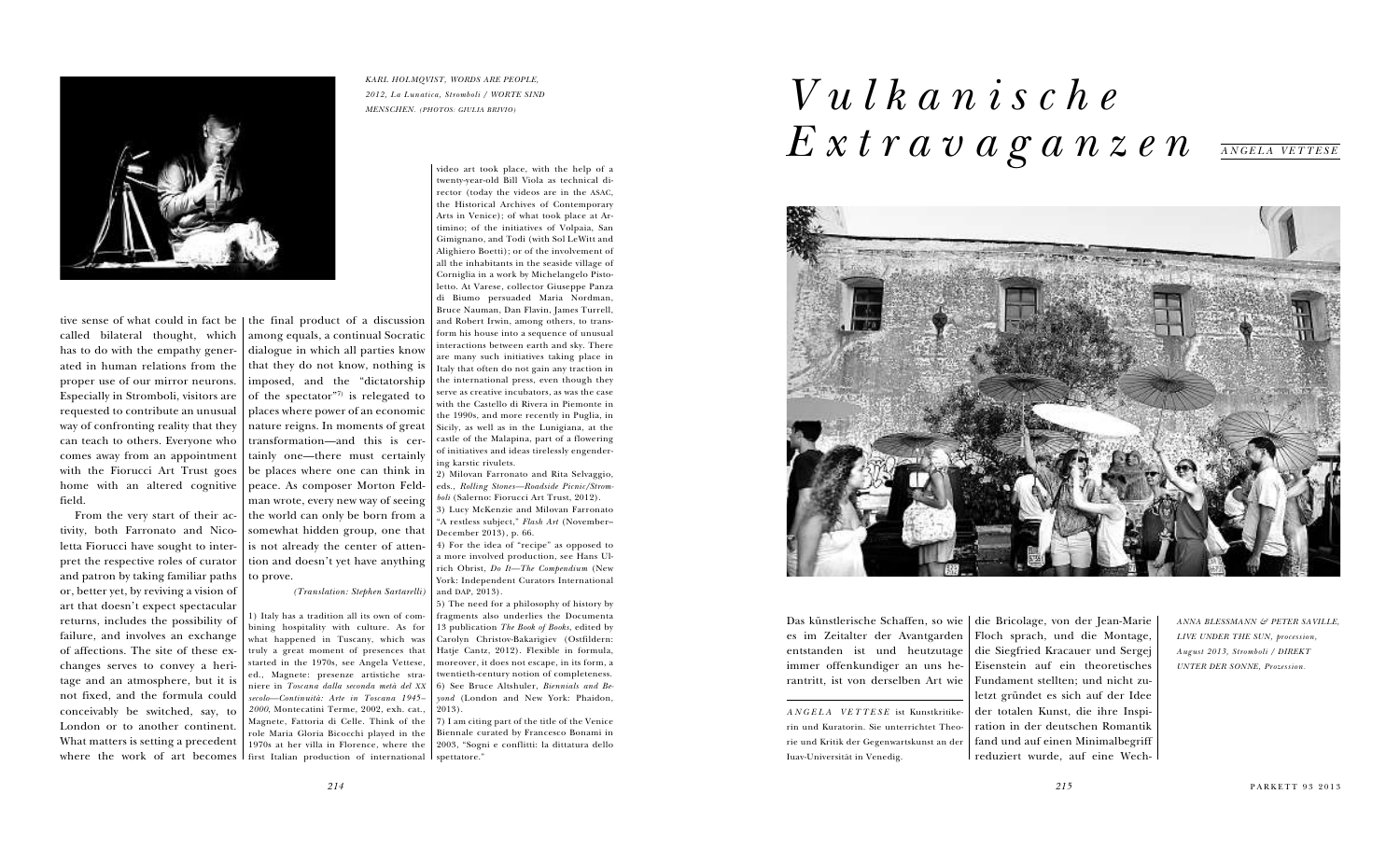selbeziehung zwischen Kunst und | und einem Alchemisten gleich | italienische Tradition der Gast-Leben, die sich ständig weiterentwickelte: angefangen mit den Abendveranstaltungen der Futuristen und Dadaisten über Fluxus und dem «armen Theater» Jerzy Grotowskis bis hin zu Prozesskunst und Ausdrucksformen, die nicht mehr die Welt als Makrokosmos den Mikrokosmos der privaten Empfindungen. Genau diese Verbindung geselliger Momente mit künstlerischem Tun, die Verwandlung des alltäglichen Lebens hin zur Sublimierung der Erinnerungen, sind Ziel und Zweck der Aktivitäten des Fiorucci Trust und von

zum Gegenstand haben, sondern | in dem Artist-in-Residence-Projekt Diese Vorgehensweise hat 2011 «Under the Volcano» auf der Liparischen Insel Stromboli, das seitdem ein Mal im Jahr stattfindet und dessen Formel sich sukzessive verfeinert, sowie in Silvestertreffen (2011 Venedig, 2012 Positano) Gestalt angenommen und wird kontinuierlich weiterentwickelt,

den Entstehungsprozess von Anlässen ermöglicht, beeinflusst und antreibt. All das wird angeregt an Orten, die eine enorme Kraft besitzen – naturgegeben und durch das Gewebe der Geschichte – und wie ein Katalysator wirken.

Milovan Farronato, der sie beseelt | zusätzlich | stimuliert | durch | die | Geschichte dieser Tradition nachlichkeit: Zeitgenössische Künstler werden an Orte eingeladen, die durch Geschichte, Natur und Menschen geprägt sind. Diese Art von Konvivium auf raffinierte Divertissements zu reduzieren, wäre zu einfach. In Wirklichkeit sind sie als Symposien im besten platonischen Sinne des Wortes gedacht, dem der Geschlossenheitsgedanke fremd ist. Denn es existiert eine Verbindung zwischen italienischer Landschaft und künstlerischem Konvivium, und das hat nicht das Geringste mit dem Mondänen eines Salons zu tun. Es wäre schön und durchaus möglich, die zuzeichnen; zweifellos würden wir dabei entdecken, dass sie mit der Grand Tour, der Reise zu Bildungszwecken, eng verknüpft ist $^{\text{\tiny{1)}}}.$ 

Angefangen haben die Sommerresidenzen im Jahr 2010 auf Stromboli zunächst als Erkundungsgang und Urlaub mit Künstlern in einem Haus mit Meerblick und einem anderen direkt unterhalb des Vulkans, das Marina Abramovic gehörte. Ein Jahr später organisierte Milovan Farronato zusammen mit Rita Selvaggio ein Potpourri aus Performances, Debatten und Mahlzeiten, bei dem sich kulinarischer Genuss und Lust am Debattieren verbanden. Diese erste Zusammenkunft, die übrigens in einem Buch dokumentiert ist<sup>2)</sup>, war der Auslöser für einen Dominoeffekt: Der Kurator Farronato wählt einen Künstler aus, welcher seinerseits Designer, Kollegen, Kuratoren und Freunde einlädt, die zusammen ein sich aus dem örtlichen Kontext und der Vermittlung der unterschiedlichen Teile ergebendes Programm gestalten. Auf diese Weise kam 2012 das Programm «Volcano Extravaganza» unter der Leitung von Nick Mauss und 2013 «Evil under the Sun» mit Lucy McKenzie zustande<sup>3)</sup>. Jeder Künstler macht seine Präsenz auf der Insel sichtbar, indem ein ganzer Strauss von Projekten entsteht, oder kulinarisch ausgedrückt: ein üppiges Menü mit vielen Speisen, von denen sich die Bewohner der Insel und wer sich dort gerade aufhält einzelne herauspicken oder sich auch alles zu Gemüte führen können. In einem steten Kommen und Gehen wechseln die Teilnehmer an diesen Ereignissen und so∣sich an herrlichen Orten wie Ve-∣brachte. Li Galli ist der Name von

eine kurze Rede hielt; sie glich | internationale Gruppe Kunstinteder Grenze zwischen Meer und Tre Ville, wo der Regisseur Franco Lava. Ich wohnte einem Defilee Zeffirelli viele seiner Opern- und schwarzem Sand einen Haifisch-hinab und wir spüren ihre Anwekopf liegen und wie Kinder sein | senheit auf den Terrassen und im was natürlich so nicht vorgesehen gehörte die Villa einem Schriftstelwar. Ich verbrachte ganze Nächte | ler namens Michail Semenow, der So ähnlich geht es auch bei den | und damit sein intellektuelles Silvesterzusammenkünften zu, die | Spiel nach Positano und Li Galli Silvester 2012 trifft sich eine ressierter in Positano in der Villa Filminszenierungen entworfen hat. Vor unserem geistigen Auge gehen Maria Callas und Leonard Bernstein die Treppe zum Meer weissen Salon mit den Fayencen im arabischen Stil. Vor Zeffirelli viele seiner russischen Freunde überredete, ihn zu besuchen,

derer, an die sich diese richten.

Florence Derieux habe ich dort tergang auf einem Felsen stand, gekleidet wie eine Göttin, und einer göttlichen Erscheinung an von Sonnenschirmen in fluoreszierenden Farben der Designer Anna Blessman und Peter Saville bei. Ich sah auf einem Strand aus Maul aufsperrten und seine toten Augen mit den Fingern berührten, in Erwartung des Sonnenaufgangs mit neuen Freunden.

ändert sich auch das Panoptikum nedig oder Positano abspielen. gesehen, wie sie bei Sonnenun-denen der Sinn der Gastlichkeit in Bei diesem jüngsten Experiment wurden Momente geschaffen, in den der Kreativität übergeht.

*PAULINA OLOWSKA, THE MOTHER, 2012, La Lunatica, Stromboli / DIE MUTTER. (PHOTO: GIULIA CASANOVA)*

![](_page_4_Picture_5.jpeg)

![](_page_4_Picture_14.jpeg)

*PAULINA OLOWSKA, THE MOTHER, 2012, La Lunatica, Stromboli / DIE MUTTER. (PHOTO: GIULIA CASANOVA)*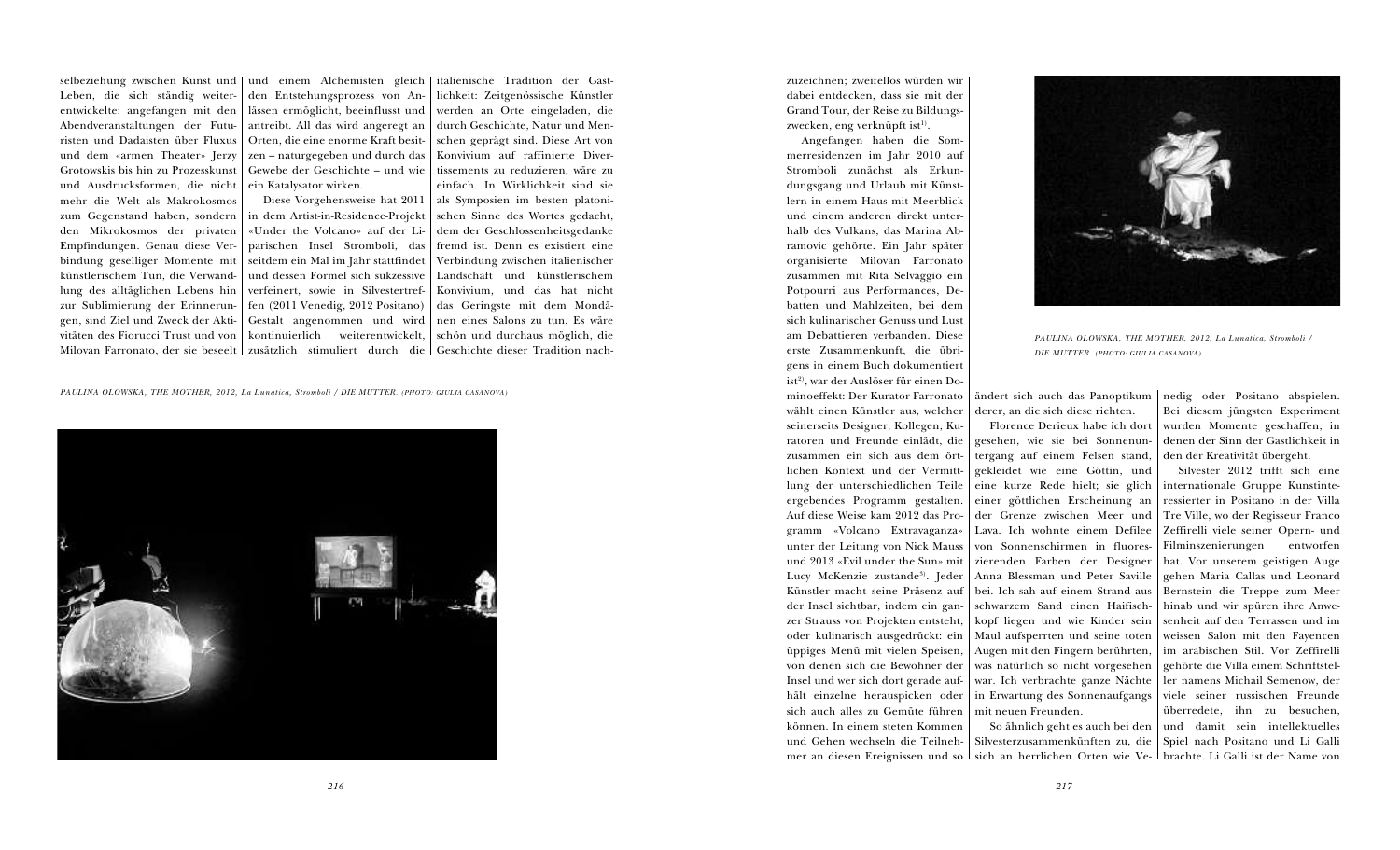drei Felsen, die genau vor der Villa aus dem Meer ragen, in jenem Teil des Tyrrhenischen Meeres also, der vom Vesuv überragt wird und aus dem explosionsartig verstreute Inseln herausragen, zu denen auch Capri, Ischia und Procida gehören und um die sich schillernde Legenden aus grauer Vorzeit ranken. So erzählt man insbesondere von Li Galli, dass die Felsen einst Sirenen waren. Genau die, vor denen nur Odysseus und Orpheus sich retten konnten. Letzterer spielte an Bord des Schiffs der Argonauten so virtuos auf seiner Leier, dass die Sirenen mit ihrem Gesang nicht gegen ihn ankamen und sich drei von ihnen aus Scham ertränkten – und zu Felsen wurden. Massine, 1909 bis 1929 Choreograph bei den Ballets Russes in Paris, erwarb sie Anfang des letzten Jahrhunderts und restaurierte einen damals gegen

seinen ständigen Eruptionen, die einen Formenkatalog, der uns |Workshop zwischen dem weissen nicht zu bändigen sind.

turm und eine Villa, an der auch Le Corbusier Hand anlegte. Danach kamen sie in den Besitz von Rudolf Nurejew, der wenig später erkrankte und starb.

die Sarazenen gebauten Späh-von Pablo Picasso, Michail Lario-Diese Wellen umspülten die Eingebungen von Sergej Diaghilew und Léon Bakst, dann auch

now, André Derain, Henri Matisse, Giorgio De Chirico und allen, die als Begründer des Tanztheaters angesehen werden können – jene Welt, die uns Pina Bausch, Carolyn Carlson und Luchinda Childs, Performer wie Meredith Monk und Regisseure wie Bob Wilson und Frédéric Flamand schenkten. Es kommt nicht oft vor, dass Versuche des «totalen Kunstwerks» sich mit neuen Experimenten von Ballett oder Oper, Kino oder visueller Kunst verbinden, aber hier muss man daran denken. Die natürliche Umgebung scheint wie geschaffen, uns an die verloren gegangenen Verknüpfungen zu erinnern, genau wie der Stromboli mit

![](_page_5_Picture_4.jpeg)

Bestimmt haben die heute regungslosen und harmlosen Sirenen die Musik von Sergei Prokofjew, Maurice Ravel, Erik Satie und Igor Strawinsky zu hören bekommen. Nicht weit entfernt, am Strand von Positano, wird der Schatten des Wachturms, in dem einst der Ägyptologe Gilbert Clavel lebte, den sein Freund Fortunato Depero mit den Worten beschrieb: «Ein kleiner Herr, bucklig, mit einer wie ein Winkelmass gerade geschnittenen Nase … Lebemann und Leidender zugleich», immer länger. Clavel renovierte den Turm und | tüms aufgreift und mit dem Muster machte ihn zu einer Begegnungsstätte von Literaten, Malern und Musikern. Man kann sich kaum vorstellen, dass seine Verbundenheit mit dem Futuristen Fortunato Depero ohne Einfluss auf die Gestaltung der Kostüme der Ballets Russes gewesen sein soll. Er war originell, verband trefflich Antikes und Zeitgenössisches miteinander, und er war bizarr – kein Zufall also, dass er Eingang in die Ausstellung «Visionäre Schweiz» von Harald Szeemann im Jahr 1991 fand.

Umgeben von diesen wohlgesinnten Schatten konnte Silvester nur gebührend gefeiert werden, indem wir uns in ihre Fussstapfen begaben und uns fröhlich ein Kostüm ausdachten, das von jenen Tagen inspiriert war. Es war ein heiteres Kommen und Gehen, während wir uns Schere, Nadel, gefärbtes Tuch, paillettenschwere Stoffe und fluffige Seide reichten. Wir holten Anregungen in einem grossen Buch über die Ballets Rusmehr inspirierte als ein historisches Dokument.

ses, das wir durchblätterten wie schränkte sich in einem einzigen Beziehungen. Massgebend ist nicht Die Auswahl der Teilnehmer war dabei die Antwort auf die Idee, dass Theater lebendig wird. Nick Mauss gehörte dazu, der auf der Whitney Biennale eine Bühne baute, die mit einer Zeichnung aus Samt überzogen war; Lothar Hempel, der Bilder von Nurejew und Figuren von Ballerinen verarbeitet hat; Anthea Hamilton, die die Tanks der Tate Gallery in London mit einer kostümierten Performance einweihte; Paolo Gonzato, der die Rhomben des Harlekinkosund der ihm innewohnenden Nostalgie spielt. Ferner Christodoulos Panayiotou, der Tänzer war, bevor er Künstler wurde, und dessen Arbeiten vornehmlich Vorhänge mit einem für immer steifen Faltenwurf sind. Oder auch Michel Clark, seit vielen Jahren einer der innovativsten Choreographen weltweit; Runa Islam, die einige ihrer Filme auf Bühnen projiziert hat, und Isaac Julien, dessen Videoarbeiten fast immer Naturschauspiele und individuelle Gefühle miteinander verbinden. Die Kostümierung lief bei den einen auf Masken, bei den anderen auf Kunstwerke oder Performances hinaus. Es war lustig und zugleich selbstverständlich zu sehen, wie Enrico David mit rot angemaltem Gesicht herumlief; wie Sissi Olivieri die Nähmaschine traktierte, mit der sie seit Kindesbeinen vertraut ist und die sie bei Performances einsetzt, und allen anderen half; wie Runa Islam als indische Königin auftrat. Alles verwar die Schneiderwerkstatt, hinzu kam das gemeinsame Ausschmücken der Tafel mit Stoffresten und Überbleibseln sowie das Einläuten des neuen Jahres mit Igor Strawinskys Ballettmusik «Sacre du Printemps», die der Pianist Ken Okiishi für uns auf dem Klavier spielte. Die Stimmung war sehr locker und es entstanden viele gute Gespräche, in denen auf wohltuende Weise die gängigen Rituale der zeitgenössischen Kunst aufs Korn genommen wurden, die Einzelausstellungen, die periodisch wiederkehrenden Gruppenausstellungen, der Stand auf der Messe, die Kunstauktionen und viele andere Dinge, die wir leid sind: kollektive Normen, die viel mit Spekulation und Erfolg zu tun haben und extrem wenig mit der Entwicklung der Sinne, dem Nachdenken über die Zeit, mit der Lust, ein Handwerk auszuüben, in dem Sinne, wie es Richard Sennett beschreibt, und als etwas, was die Kulturen «kontaminiert», wie Edouard Glissant erzählt. Die Moderne hat sich erschöpft und mit ihr auch ihre Spannungen. Wir können sie heute nur noch in Ausschnitten und Überbleibseln erleben. Das totale Kunstwerk, von dem bereits die Rede war, gestaltet sich heutzutage nicht mehr als ein kohärentes Ganzes aus Tanz, Musik, Theater und Bild, sondern als eine Begegnung zwischen Menschen und Natur, zwischen unterschiedlichen künstlerischen Ansätzen und zwischenmenschlichen

Salon in der Villa und den Spaziergängen draussen. Der Mittelpunkt

![](_page_5_Picture_0.jpeg)

*JESSICA WARBOYS, UNDERLAP, sea paintings, July 2011, Stromboli / UNTERTRITT, Meergemälde. (PHOTO: MORTEN NORBYE HALVORSEN)*

*JESSICA WARBOYS, sea painting / Meergemälde, July 2011, Stromboli. (PHOTO: MILOVAN FARRONATO)*